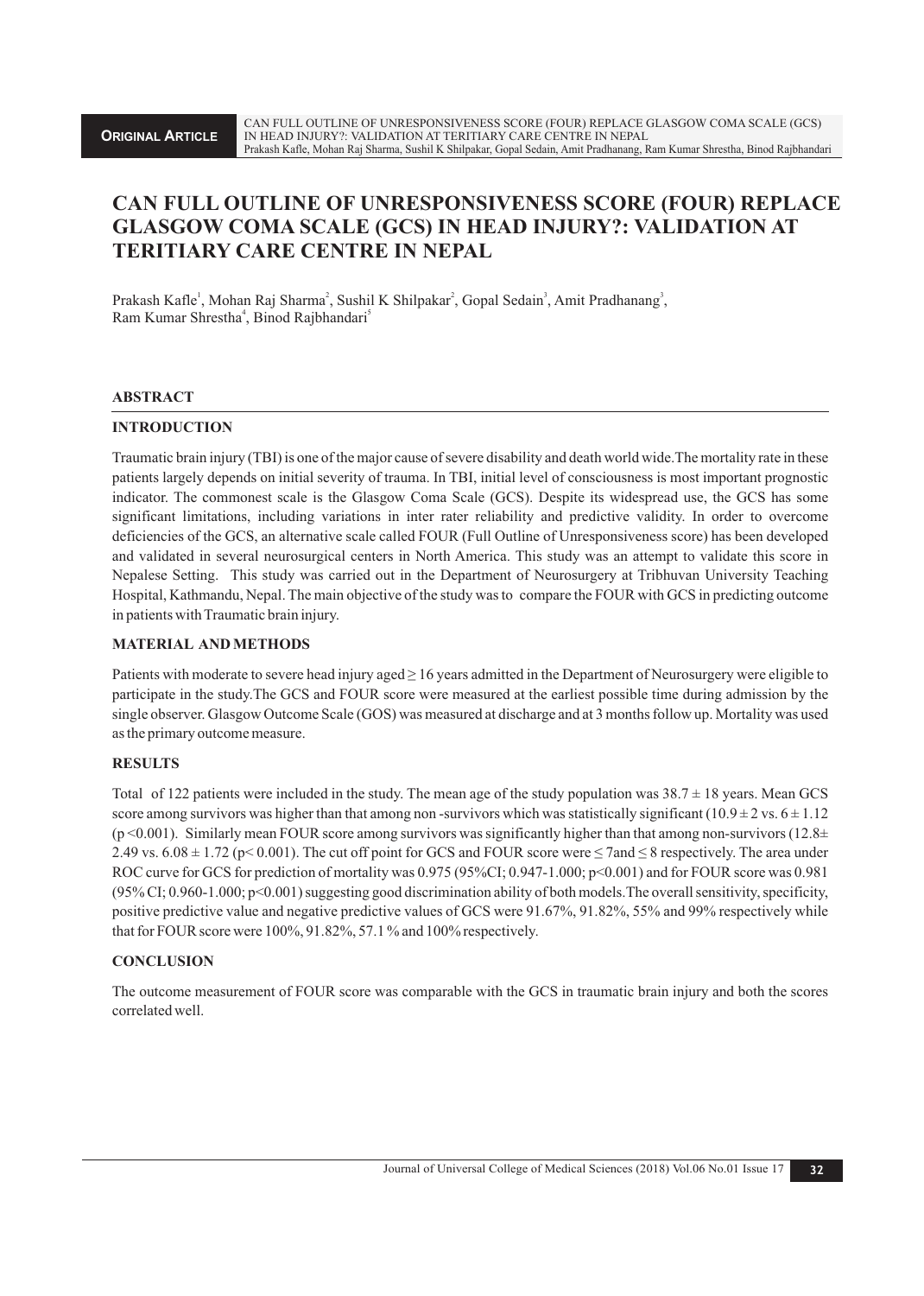CAN FULL OUTLINE OF UNRESPONSIVENESS SCORE (FOUR) REPLACE GLASGOW COMA SCALE (GCS) IN HEAD INJURY?: VALIDATION AT TERITIARY CARE CENTRE IN NEPAL Prakash Kafle, Mohan Raj Sharma, Sushil K Shilpakar, Gopal Sedain, Amit Pradhanang, Ram Kumar Shrestha, Binod Rajbhandari

**KEYWORDS** Traumatic brain injury, prognostic score score, Glasgow Coma Scale.

- 1. Lecturer, Department of Neurosurgery, Nobel Medical College & Teaching Hospital, Biratnagar, Nepal.
- 2. Professor, Department of Neurosurgery, Tribhuvan University Teaching Hospital, Kathmandu Nepal.
- 3. Assistant professor, Department of Neurosurgery, Tribhuvan University Teaching Hospital Kathmandu Nepal
- 4. Consultant Neurosurgeon, Department of Neurosurgery, Om Hospital and Research centre, Kathmandu Nepal
- 5. Resident of Neurosurgery, Department of Neurosurgery, Tribhuvan University Teaching Hospital Kathmandu Nepal

**ForCorrespondence:** Dr. Prakash Kafle Lecturer Department of Neurosurgery Nobel Medical College and Teaching Hospital, Biratnagar, Nepal E-mail: prakashkaflee@gmail.com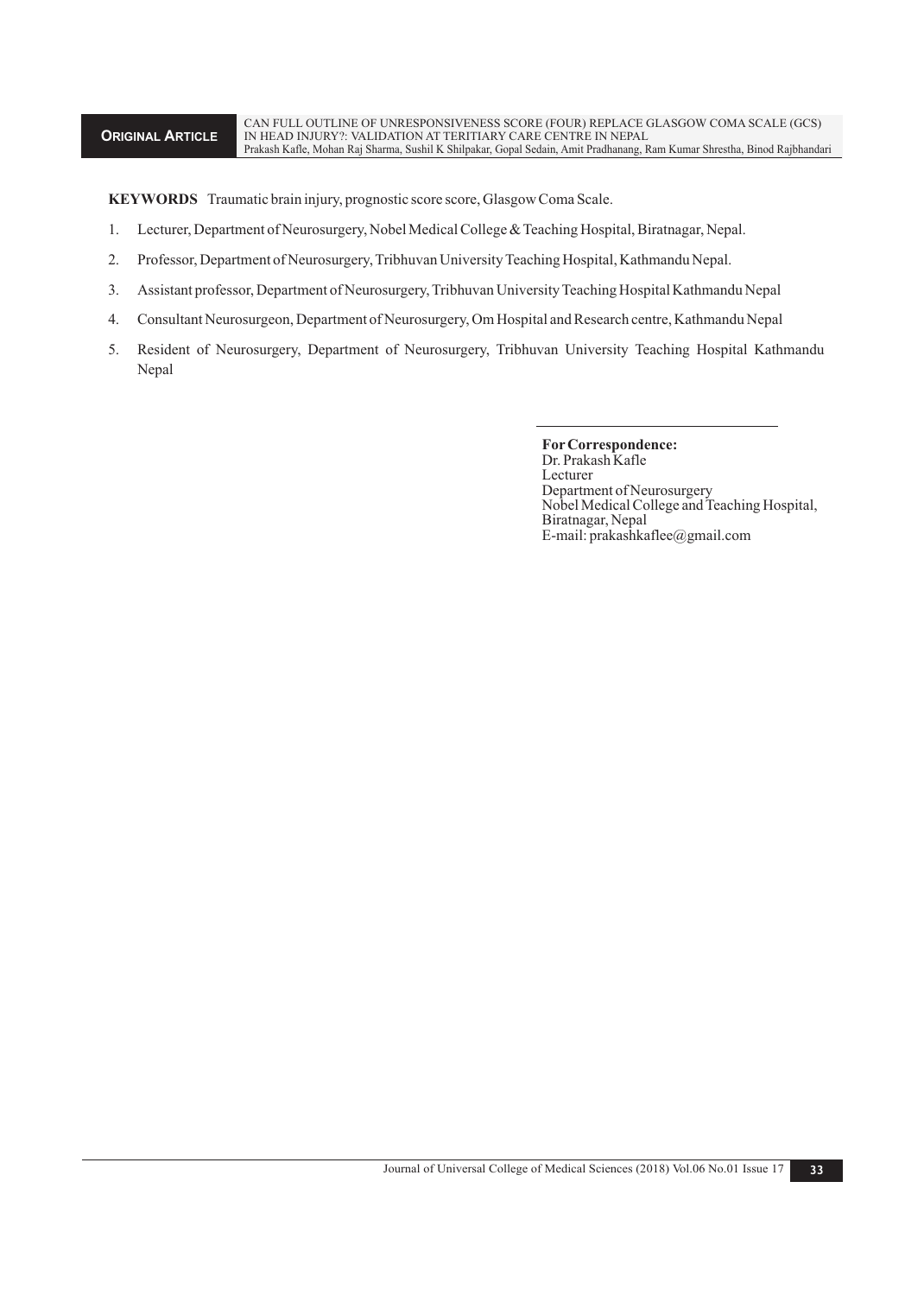CAN FULL OUTLINE OF UNRESPONSIVENESS SCORE (FOUR) REPLACE GLASGOW COMA SCALE (GCS) IN HEAD INJURY?: VALIDATION AT TERITIARY CARE CENTRE IN NEPAL Prakash Kafle, Mohan Raj Sharma, Sushil K Shilpakar, Gopal Sedain, Amit Pradhanang, Ram Kumar Shrestha, Binod Rajbhandari

#### **INTRODUCTION**

Traumatic brain injury (TBI) is the leading cause of death and disability worldwide. In the US alone, this type of injury causes 290,000 hospital admissions, 51,000 deaths, and 80,000 permanently disabled survivors<sup>1</sup>. Overall, 12% patients with TBI have severe disability and death<sup>2</sup>. Initial determination of injury in patients with TBI helps develop the basic guide to determine the outcome of trauma and treatment programs<sup>3</sup>. Considering the high mortality due to TBI as well as high costs of inpatient and long-term treatments, outcome prediction has long been a concern.<sup>4</sup> Knowledge of medicallyaccepted diagnostic criteria and reliance on validated behavioral assessment scales are crucial for establishing accurate diagnosis, prognostic and management decisions (including end-of-life).

There is no objective measure of coma like temperature or blood pressure. Thus, for the assessment of the level of consciousness one has to rely on clinical scores. In recognition of these problems, various scoring scales have been proposed and validated. For examples, GCS (Glasgow Coma Scale)<sup>5</sup>, RAPS (The Rapid Acute Physiology Score)<sup>°</sup>, REMS (Rapid Emergency Medicine Score)<sup>7</sup>, APACHE (Acute Physiology and Chronic Health Evaluation)<sup>8</sup>, IHSS (In House Score System) $\degree$ , and so forth.

An ideal scoring system for evaluating coma should be:  $10$ 

- 1. Easy to administer
- 2. Applicable to the greatest number of patients
- 3. Able to accurately assess level of consciousness,
- 4. Able to predict morbidity and mortality.

The most widely used coma scale is GCS, first described by Teasdale and Jennett in 1974<sup>5</sup>. The GCS was initially intended to assess level of consciousness after TBI in a neurosurgical intensive care unit<sup>5</sup>. The GCS has been broadly accepted as an instrument to classify the severity of TBI. It has become the gold standard against newer scales. GCS score ranges from 3- 5 and has three components. Despite its widespread use, the GCS has some significant limitations, including variations in inter-rater reliability and predictive validity  $\mu$ . Other shortcomings of the GCS are inability to test verbal component in intubated patients, failure to grade breathing pattern and brainstem reflexes, and inability to detect subtle change in neurological examination. In order to overcome deficiencies of the GCS, an alternative scale was introduced by Wijdick *et al*. called FOUR (Full Outline of Unresponsiveness) score in the Mayo clinic $\mathbf{r}^2$ . This consists of four components (eye response, motor response, brainstem reflexes, and respiration), as well as the maximum score of each component. The FOUR Score is a 16-point scale (with

potential scores ranging from 0 to 16). The FOUR score provides more neurological details; it identifies different stages of brain herniation; it facilitates the detection of lockedin syndrome and the vegetative state; and it does not include verbal response and thus may have a higher prognostic value for intubated patients. It not only includes the determination of eye opening, but also evaluates blinking and tracking of eyes. It has a broad spectrum of motor responses. It also considers the presence of abnormal breath rhythms and respiratory drive. Cheyne Stokes respiration and irregular breathing can represent bi-hemispheric or lower brainstem dysfunction of respiratory control. In intubated patients, over breathing the mechanical ventilator represents functioning respiratory centers. It doesn't have verbal component, so can be measured in intubated patients and those with aphasia, aphonia and vocal cord dysfunction/injury. It has been shown to have good inter-rater agreement. It also identifies vegetative versus minimally conscious states: Contrary to patients in vegetative/unresponsive state, those in minimally conscious state retain some capacity for cognitive, emotional, and pain processing $13$ . A score of 0 on the FOUR assumes the absence of brainstem reflexes and breathing and, therefore, helps to diagnose brain death. FOUR score is applicable for both traumatic and non-traumatic brain injury $\mu$ <sup>1</sup>. Construct and face validity of the scale have been established among neurologists,<sup>14</sup> nurses,<sup>15</sup> medical intensive care unit<sup>16</sup>, and emergency department staff<sup>17</sup>.

# **MATERIAL AND METHODS**

This was a quantitative prospective observational study conducted at Department of Neurosurgery, Tribhuvan University Teaching Hospital, Institute of Medicine, Kathmandu, Nepal.All the patients aged more than 16 years of age with diagnosis of moderate to severe head injury were included in the present study over the period of 1year from October 2015 to September 2016. Exclusion criteria was post cardiopulmonary resuscitation (CPR) cases with return of spontaneous circulation (ROSC), with 'Do Not Resuscitate' status ,who leave against medical advice ,who are transferred to other hospitals.

As per the study protocol, in eligible patients who meet inclusion criteria, (post resuscitation if needed) GCS and FOUR scores was recorded at the time of admission. Each component of both scores was tested independently. If a patient was under sedative and/or neuromuscular blocking agent, the scores was taken at the earliest possible time of spontaneous awakening trial. Patients were managed with the standard head injury protocol and then discharged once they meet the discharge criteria. At the time of discharge the Glasgow Outcome Scale (GOS) scoring was done. All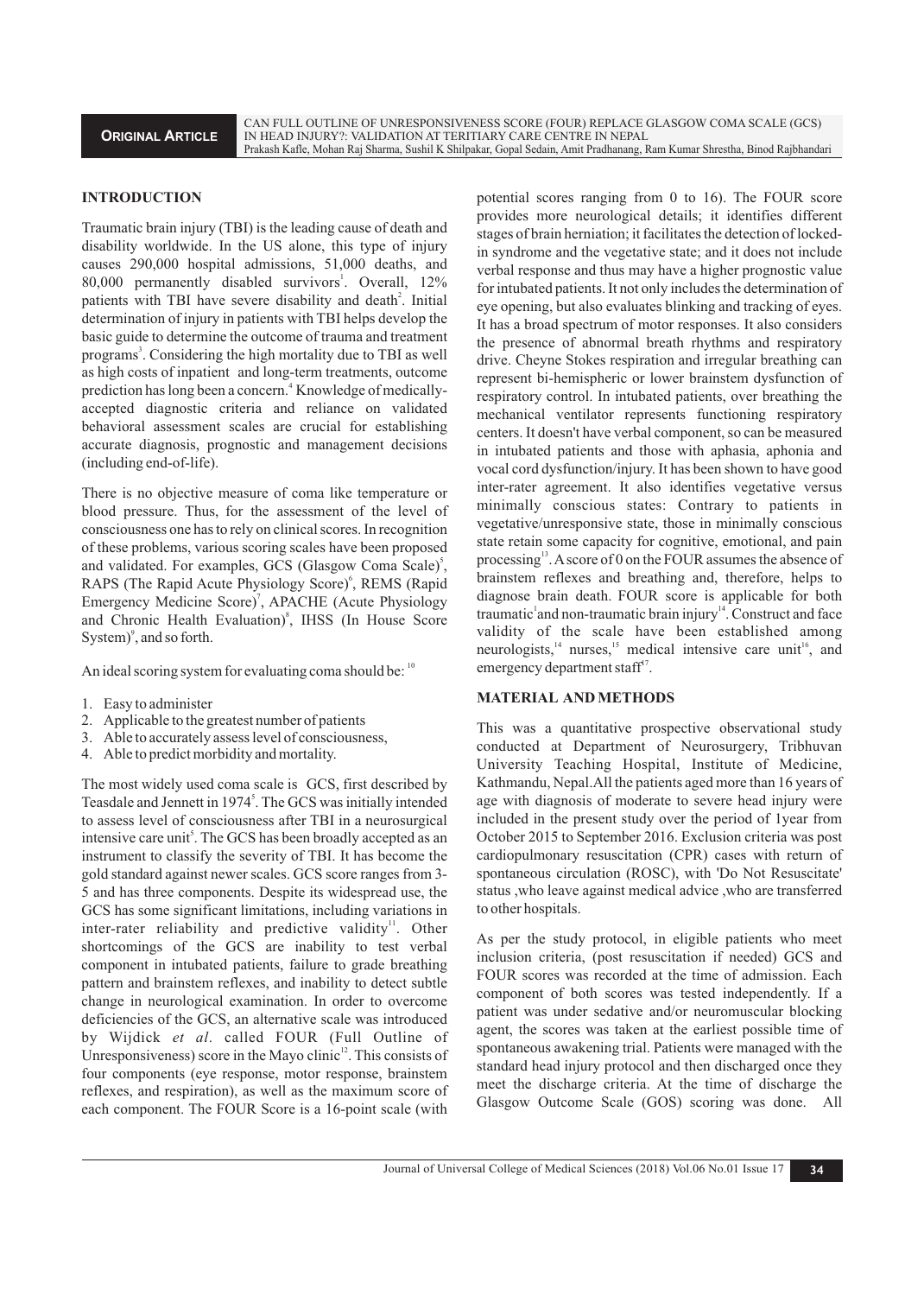CAN FULL OUTLINE OF UNRESPONSIVENESS SCORE (FOUR) REPLACE GLASGOW COMA SCALE (GCS) IN HEAD INJURY?: VALIDATION AT TERITIARY CARE CENTRE IN NEPAL Prakash Kafle, Mohan Raj Sharma, Sushil K Shilpakar, Gopal Sedain, Amit Pradhanang, Ram Kumar Shrestha, Binod Rajbhandari

patients were followed up in 1, 4 and 12 weeks respectively. The GOS at 12 weeks follow up recorded and analyzed and correlated with GCS and FOUR score. No harm was caused because of the study. Every patient had the right to withdraw from the study, at any point of time.

# **RESULTS**

During the study period, 155 patients were admitted with the diagnosis of moderate and severe head injury. Out of which 33 patients were excluded and final study population was 122. These remaining 122 cases constitute the basis for this study as shown in diagram. The age range was 16-82 years and mean age was  $38.7 \pm 18$ . The male population was ninety seven and female population was twenty five with the ratio of male to female 3.88:1. The patients admitted with moderate and severe head injuries were diagnosed as epidural hematoma(EDH), subdural hematoma(SDH), contusion, diffuse axonal injury (DAI), depressed Skull Fracture, traumatic subarachnoid hemorrhage and skull base injury. Mixed patterns were classified as others such as combination of EDH and SDH. The most common mode of injury in this study was road traffic accident followed by fall injury.

Mean GCS was 10.43±2.5 among the study population and distribution of GCS score is as shown. Among them 88 (72.1 %) had moderate severe injury (GCS 9-13) and 34(27.9%) had severe head injury ( $GCS \le 8$ ). Mean of the FOUR score was  $12.15 \pm 3.15$  among the 122 patients. Fifty nine underwent surgical treatment whereas sixty three were managed conservatively. Among them 12 patients died, making a mortality rate of 9.93%. (12/122). Mean Duration of hospital stay was  $9.7 \pm 8.3$  days. 43.4 % (53) needed ICU and mean duration of ICU stay was  $2.59 \pm 4.94$  days. We classified the Glasgow outcome score at discharge as dead, poor and good outcome. There is no significant difference as per age group and outcome. (*p* value 0.186) as shown in table 1.

| Table 1. Relation between age and outcome |  |  |  |
|-------------------------------------------|--|--|--|
|-------------------------------------------|--|--|--|

| Age Groups     | Dead           | Poor<br>Outcome | Good<br>Outcome | Total |
|----------------|----------------|-----------------|-----------------|-------|
| up to 20 Years | $\overline{c}$ | 1               | 21              | 24    |
| $21 - 30$      | $\overline{c}$ | 6               | 19              | 27    |
| $31 - 40$      | $\overline{2}$ | 2               | 16              | 20    |
| $41 - 50$      | $\overline{c}$ | 4               | 14              | 20    |
| 51-60          | $\overline{c}$ | $\Omega$        | 7               | 9     |
| 61-70          | $\theta$       | $\overline{2}$  | 11              | 13    |
| 71-80          | $\overline{2}$ | $\Omega$        | 6               | 8     |
| >81            | $\Omega$       | 1               | $\Omega$        | 1     |
| Total          | 12             | 16              | 94              | 122   |

At admission, mean FOUR Score and GCS score in the survivors were  $12.8 \pm 2.49$  and  $10.9 \pm 2$  respectively whereas in non-survivors were  $6.08 \pm 1.72$  and  $6 \pm 1.12$  respectively (Table 2) . *p* value was significant in both GCS and FOUR Score groups (*p* < 0.0001).

|                   |                  | Number of<br>patients | Mean | <i>p</i> value |
|-------------------|------------------|-----------------------|------|----------------|
| <b>FOUR Score</b> | <b>Survivors</b> | 110                   | 12.8 | < 0.0001       |
|                   | Non-Survivors    |                       | 6.08 |                |
| GCS Score         | <b>Survivors</b> | 110                   | 10.9 | < 0.0001       |
|                   | Non-Survivors    |                       |      |                |

|                           | Table 2. Comparison between FOUR Score and GCS |  |  |  |
|---------------------------|------------------------------------------------|--|--|--|
| <b>Score in Survivors</b> |                                                |  |  |  |

|  |  | Mean GCS and FOUR scores increased as the GOS at   |  |  |
|--|--|----------------------------------------------------|--|--|
|  |  | discharge increased which is tabulated in table 3. |  |  |

| Table 3. Relation between GCS, FOUR score and GOS at |  |  |  |
|------------------------------------------------------|--|--|--|
| discharge                                            |  |  |  |

| GOS at Discharge    |      | <b>GCS</b> | <b>FOUR</b> |
|---------------------|------|------------|-------------|
| Dead                | Mean | 6          | 6           |
|                     | N    | 12         | 12          |
| Severe disability:  | Mean | 7.6        | 9.13        |
|                     | N    | 1.5        | 1.5         |
| Moderate disability | Mean | 10.76      | 12.58       |
|                     | N    | 46         | 46          |
| Good recovery       | Mean | 12.06      | 14.16       |
|                     | N    | 49         | 49          |
| Total               | Mean | 10.42      | 12.15       |
|                     | N    | 122        | 122         |

The relation between GCS,FOUR score and GOS at 3 months is as shown in table no 4.

| Table 4. Relation between GCS, FOUR score and GOS at 3 |  |
|--------------------------------------------------------|--|
| months                                                 |  |

| GOS at 3 months        |      | <b>GCS</b> | <b>FOU</b>     |
|------------------------|------|------------|----------------|
|                        |      |            |                |
| Dead                   | Mean | 6          | 6              |
|                        | N    | 12         | 12             |
| Severe                 | Mean | 7.2        | 8.7            |
| disability:            | N    | 7          | $\overline{7}$ |
| Moderate<br>disability | Mean | 8.09       | 9.72           |
|                        | N    | 11         | 11             |
| Good recovery          | Mean | 11.5<br>2  | 13.5           |
|                        | N    | 92         | 92             |
| Total                  | Mean | 10.4       | 12.1           |
|                        |      | 2          | 5              |
|                        | N    | 122        | 122            |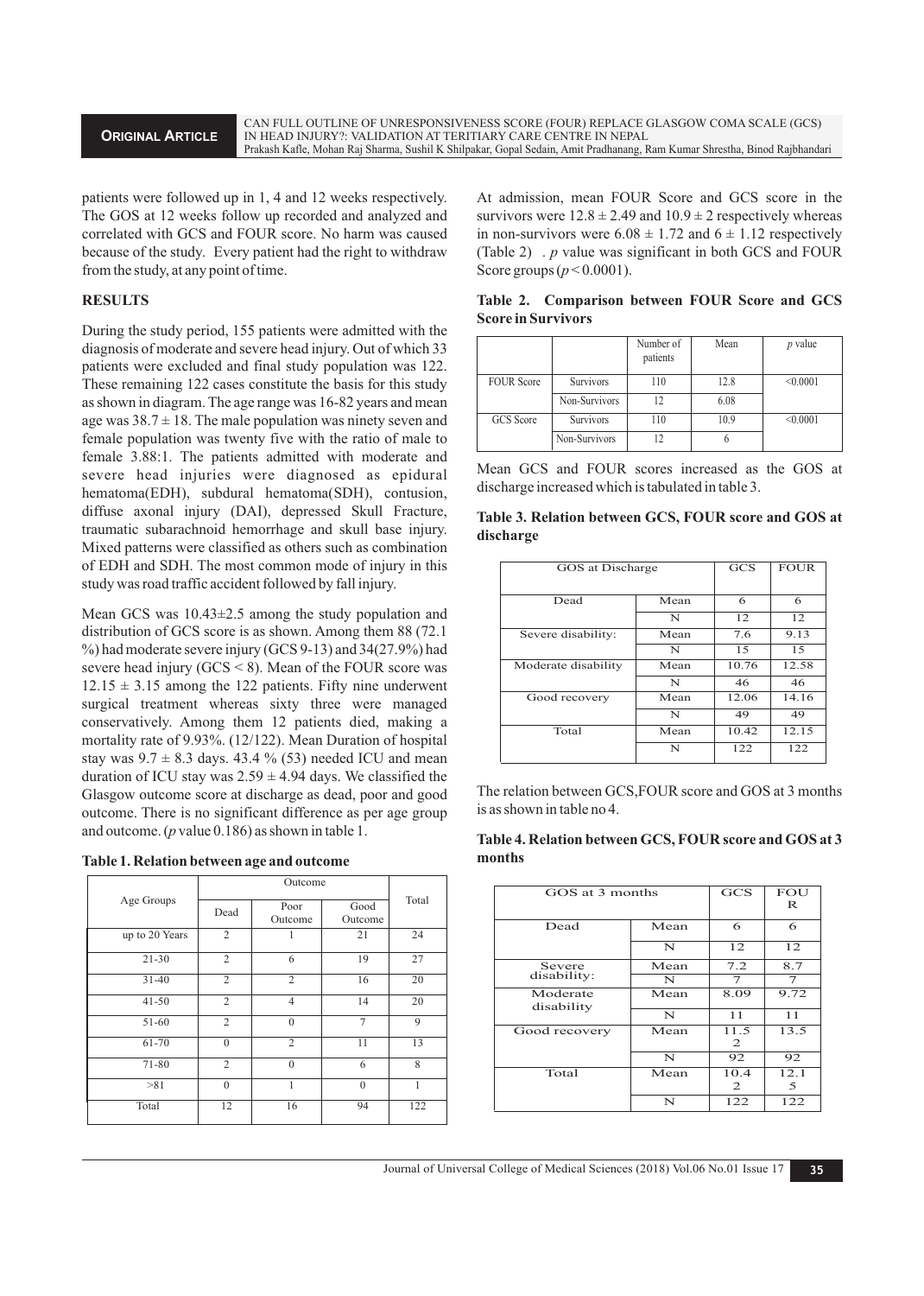**ORIGINAL ARTICLE**

CAN FULL OUTLINE OF UNRESPONSIVENESS SCORE (FOUR) REPLACE GLASGOW COMA SCALE (GCS) IN HEAD INJURY?: VALIDATION AT TERITIARY CARE CENTRE IN NEPAL Prakash Kafle, Mohan Raj Sharma, Sushil K Shilpakar, Gopal Sedain, Amit Pradhanang, Ram Kumar Shrestha, Binod Rajbhandari

#### **Correlation between GCS and FOUR score**

The overall correlation between GCS and FOUR score was good, with Spearman's rho correlation coefficient of 0.946 (*p*  <0.001). There was good correlation between GCS and GOS at discharge 0.698 and FOUR score and GOS at discharge 0.698. Also, there was good correlation between GCS and GOS at discharge 0.722 and FOUR score and GOS at 3 months 0.708. (Figure 1)



**Figure 1. Correlation between GCS and FOUR score**

The area under ROC curve for GCS for prediction of good outcome was 0.975 (95% CI; 0.947-1.000; p<0.001) and for FOUR score was 0.905 (95% CI; 0.910-0.990; p<0.001) suggesting good discrimination ability of both models (figure 2)



**Figure 2. ROC curve for good prognosis**

The area under ROC curve for GCS for prediction of mortality as 0.975 (95% CI; 0.947-1.000; p<0.001) and for FOUR score was 0.981 (95% CI; 0.960-1.000; p<0.001) suggesting good discrimination ability of both models (figure 3).



**Figure 3. ROC curve for in hospital mortality** 

The best cut off point for both models is the corresponding models' score with maximum Youden Index (YI) value. At this point of maximum YI value, the best cut off point for GCS and FOUR score were  $\leq$  7 and  $\leq$  8 respectively. Of the 102 patients with GCS  $>7$ , there were one non-survivors and of the 20 patients with  $GCS \le 7$ , there were 11 non-survivors, which was statistically significant ( $p$ < 0.001) as shown below (table 5 and 6)

# **Table 5. Comparison of GCS of survivors and nonsurvivors above and below the cut off point**

| GCS       | Survival | Mortality | Total | p value |
|-----------|----------|-----------|-------|---------|
| <b>CT</b> |          |           | 20    | < 0.001 |
|           | 101      |           | 102   |         |

Of the 21 patients with FOUR score  $\leq$  8, there were 12 nonsurvivors and of the 101 patients with  $FOUR > 8$ , there were zero non-survivors, which was statistically significant ( $p <$ 0.001) as shown below.

## **Table 6. FOUR score of survivors and non-survivors above and below cutoff point**

| <b>FOUR</b> | Survival | Mortality | Total | p value |
|-------------|----------|-----------|-------|---------|
| $\leq 8$    |          | 12        | 21    | < 0.001 |
| >8          | 101      |           | 101   |         |

The overall sensitivity, specificity, positive predictive value and negative predictive value of GCS was 91.67%, 91.82%, 55% and 99% respectively while that for FOUR score was 100%, 91.82%, 57.1 % and 100% respectively.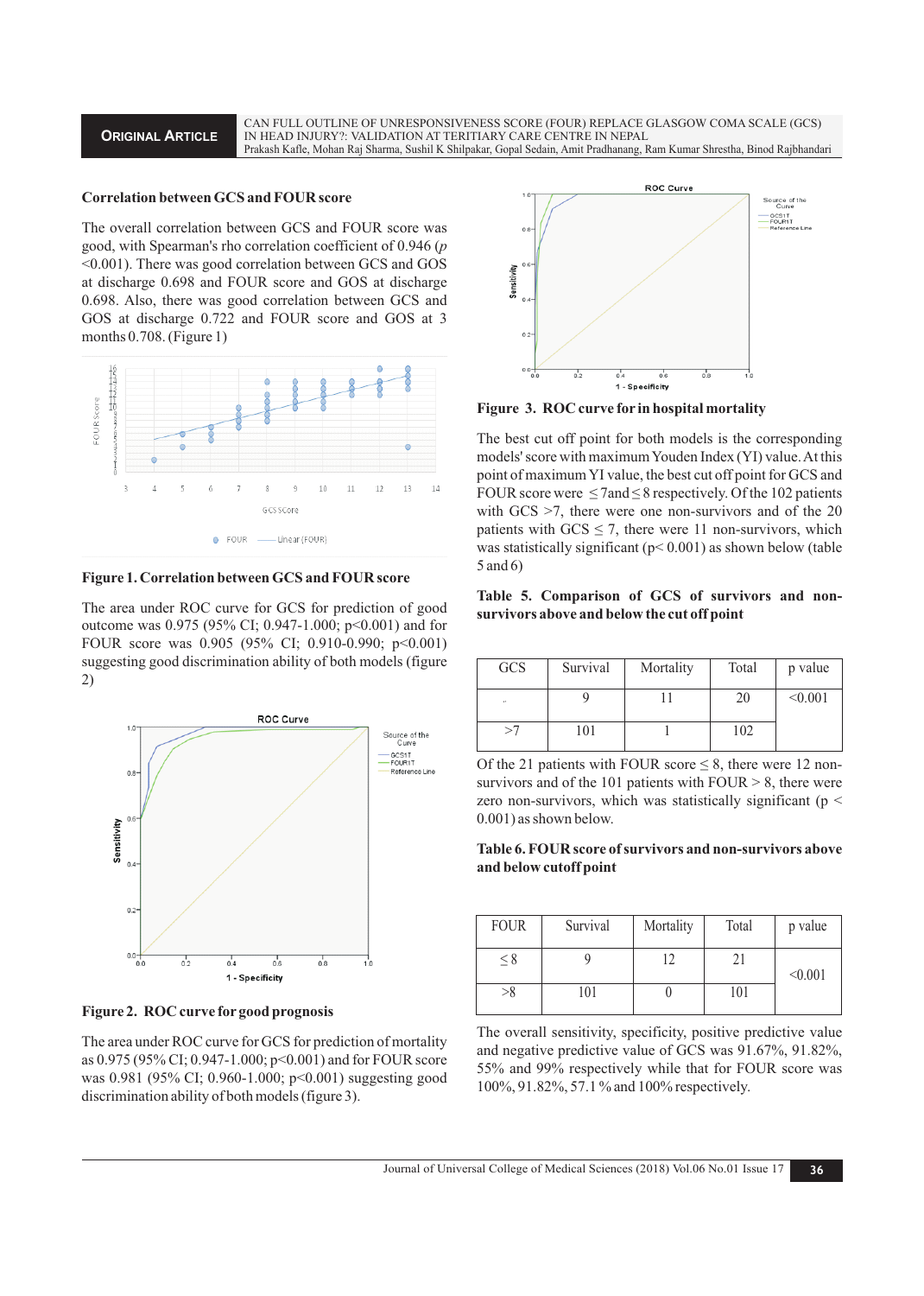#### **DISCUSSION**

Defining the level of consciousness is a core clinical skill, which can be a challenge even for experienced physicians. The GCS, defined by Teasdale and Jennett<sup>5</sup> in 1974, remains the most commonly used scoring system for LOC. Failure to assess the verbal score in intubated patients and the inability to test brainstem reflexes are shortcomings of GCS. In order to overcome deficiencies of the GCS, the FOUR score has been designed to provide further neurological details in coma patients, recognize certain unconscious states, and predict outcome.

Inter rater reliability of both the scores has been studied by various authors. Widjick et al<sup>12</sup> found that the inter-rater reliability of the FOUR score and the GCS were of equivalent magnitude. This was remarkable because the raters had only minimal experience with the FOUR score. Validity of four score scale between trained and untrained evaluators, using the Spearman test, was obtained 0.90 which indicates that this instrument has high reliability between the evaluators. In a study done by Tadrishi et al  $3<sup>1</sup>$ . Kevric et al  $^{18}$  also demonstrated that the inter-rater reliability for the FOUR Scale was greater than that of the GCS (FOUR:  $\kappa$ =0.76, p <0.01; GCS:  $\kappa$ =0.59, p <0.01).This study included all the cases admitted with diagnosis of moderate to severe head injury. Minimum age of the patient enrolled was 16 years and maximum age was 82 years with mean of  $38.7\pm18$  years. Mcnett et al.<sup>32</sup>, Okasha et al.<sup>19</sup> did their study on adult patient of traumatic brain injury. On the other hand, Iyer et al,<sup>16</sup> Gujjar et al,<sup>33</sup> Fisher et al<sup>34</sup> and Bruno et al<sup>26</sup> studied on medical patients whereas Kocaket al.<sup>35</sup> studied about the usefulness of FOUR score on acute stroke patient. In the present study, among 122 patients, there were 110 survivors (90.16%). Remaining 12 patients (9.83%) expired in hospital who were labeled non-survivors. Overall mortality observed in this study was 9.83% which were 21% in Widjicks et al<sup>12</sup> study, 7.8% in Sadaka et al<sup>1</sup> study and 10% in Büyükcamet al<sup>24</sup> study. Among 110 survivors, 16(14.5%) had bad outcome and 94 (85.5%) had good/favorable outcome at the hospital discharge. Receiver operating characteristic curves were estimated to compare prediction of in-hospital mortality between the two scales. In this study, the overall predictive performances of both the scores for in-hospital mortality were good with the area under ROC curve for GCS and FOUR scores of 0.975 (95%CI; 0.947-1.000; p <0.001) and 0.981 (95% CI; 0.960-1.000; p <0.001) respectively.

These findings are comparable with the findings of Widjickset  $al<sup>12</sup>$  study in which AUC was 0.89 for both scores and Sadakaet al<sup>1</sup> study in which the AUC for in-hospital mortality was 0.89 and 0.93 respectively. Similarly the discriminating ability was good and comparative for both the scores in Fatih.et  $al<sup>24</sup>$  study

(0.965 versus 0.975 for GCS and FOUR) and significantly lower in Eken et al.<sup>28</sup> study (AUC 0.735 vs. 0.743 for GCS vs. FOUR).None of these studies showed significant difference which could be seen by analyzing the overlapped 95% CI. However discriminating ability of FOUR score was significantly better in Okasha et al<sup>19</sup> study over the GCS score (AUC 0.850 versus 0.796,  $p = 0.025$ ). The difference in predictive ability of these scores may be due to inclusion of different patient types of population in different studies. The study population in the Bruno<sup>26</sup> study included all traumatic and non-traumatic patients with brain injury who had GCS lower than 8 and tools were examined 1 month after injury but in our study examination of tools started in the first 24 hours of study and included only traumatic brain injury patients. Eken and colleagues<sup>28</sup> included patients with mild neurologic signs in the normal levels of consciousness which comprised traumatic and non-traumatic samples. They followed patient's mortality for 3 months and poor outcome or 3-6 months. In our study, we recorded outcomes upto 3 months.

In this study, there was a good correlation between GCS and FOUR score, with Spearman's rho correlation coefficient of 0.946 (p <0.001).This result was consistent with Widjicks et  $al<sup>12</sup>$  study (Spearman's rho=0.92) and Bruno et al<sup>26</sup> study (Spearman's rho= 0.81).Moderate correlation is seen between GCS and FOUR with GOS at discharge with spearman's rho of 0.698 and 0.698 respectively. GCS ( 0.722) showed slightly better correlation with GOS at 3 months than FOUR score( 0.698). Fatih et al<sup>24</sup> study demonstrated better correlation of FOUR with the outcome (0.512 FOUR versus 0.489 GCS). The best Youden index was used to determine the best cut off point for survivors and non-survivors. Survivors and nonsurvivors were compared above and below the cutoff points. The best cut off point calculated from Youden index in our study was 7 for the GCS and 8 for FOUR scores. However this result was comparable with Widjicks et  $al<sup>12</sup>$  study where the best cut off points were 7 and 9 respectively for GCS and FOUR score and not comparable with Akavipat et al<sup>23</sup> study where the best cut off points were 10 and 14 for GCS and FOUR score respectively. The cut-off values in Eken et  $al^{28}$ study were 5 for the GCS and 9 for the FOUR Score in predicting mortality, but if the hospital mortality was used as the outcome measure; both the cut-off values for the GCS and FOUR Scores were found to be 4. These differences may be as a result of the statistical techniques used in determining the cut-off values and the differences between the types of study populations. Wijdicks et al. $\frac{12}{12}$  used the maximum sum of sensitivity and specificity, which is similar to Youden Index  $(sensitivity+specificity1)$ . However, Eken et al.<sup>28</sup> used the positive likelihood ratio to determine the cut-off values.

In this study among 101 patients with FOUR score  $> 8$ , 101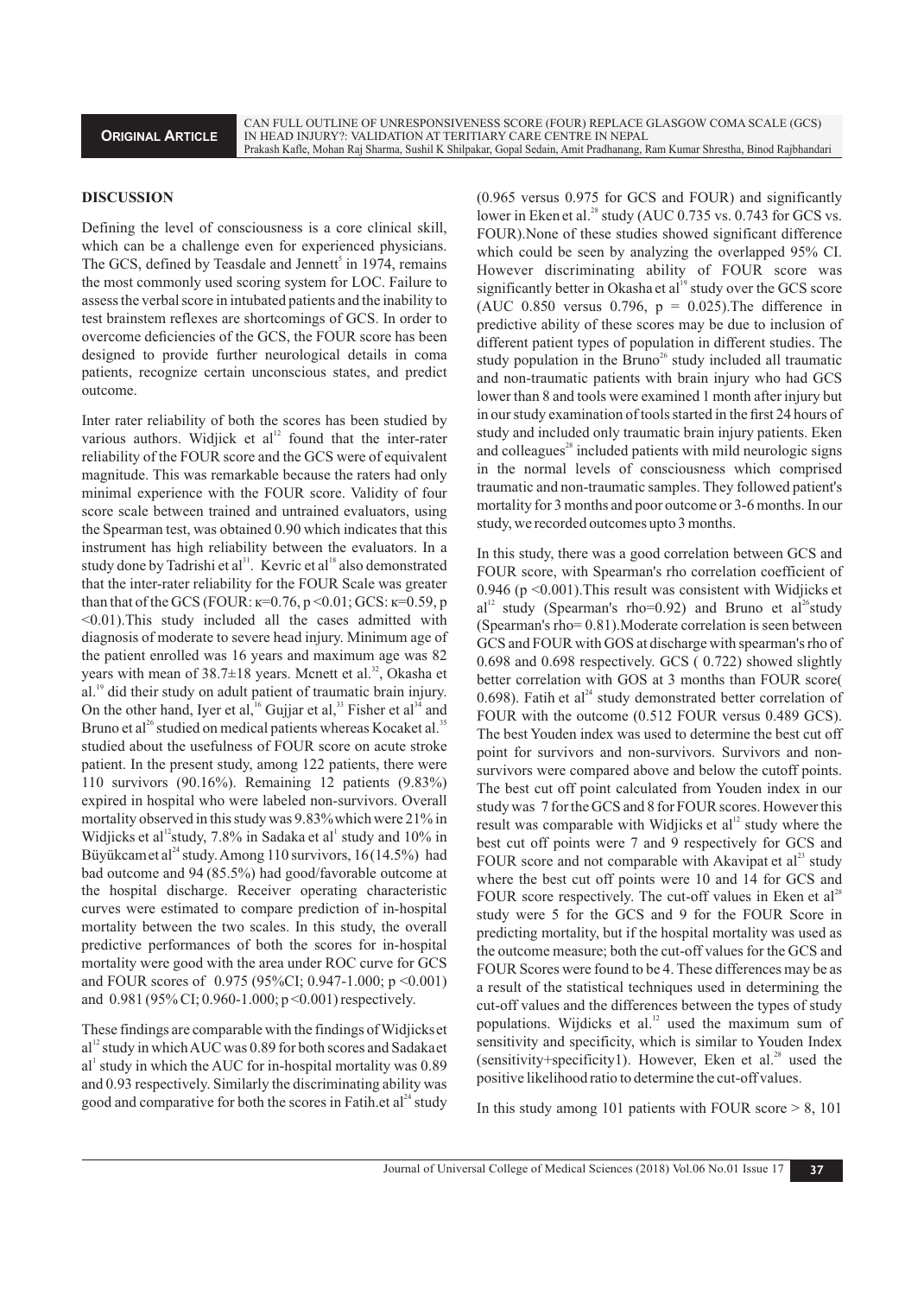were survivors and there was no non- survivor. And among 21 patients with FOUR score  $\leq 8$ , 12 were non-survivors and 9 were survivors, the difference was statistically significant. Similarly, among 102 patients with GCS  $>7$ , 101 were survivor and 1 was non-survivor. And among 20 patients with  $GCS \le 7$ , 11 were non-survivors and 9 were survivors, the difference was statistically significant  $(p<0.001)$ .

Mean GCS score among survivors was higher than that among non-survivorswhich was statistically significant (10.9  $\pm$  2 vs.  $6 \pm 1.12$  (p < 0.001). Similarly mean FOUR score among survivors was significantly higher than that among nonsurvivors (12.8 $\pm$  2.49 vs.6.08  $\pm$  1.72 (p< 0.001). This result was comparable with results from Jalali et al<sup>20</sup>study in which mean GCS scores among survivors and non-survivors were  $6.58\pm 2.28$  and  $4.62\pm 2.094$ , respectively and for FOUR score, they were 8.42  $\pm$ 2.925and 4.7  $\pm$  3.471, respectively. The results of our study was also consistent with the results of the studies by Widjicks et al<sup>12</sup> and Bruno et al<sup>26</sup> in which a low total GCS and FOUR scores were associated with poor outcomes. Even though the Modified Rankin Scale or Health-related Quality of Life is more accepted by many clinicians to evaluate outcome of neuro surgical patients but in this study, we discerningly applied the Glasgow Outcome Scale because the objective was focused on the mortality at discharge. Furthermore, we conducted and continued the evaluation until the date of discharge not the 3 month or 6-month mortality, in order to control for possible factors affecting the outcomes, such as physical rehabilitation, alternative treatment, and other modalities.

In this study sensitivity of FOUR score was better than GCS score ( 100 % vs 91.67 % ) whereas specificity (91.82 vs 91.82  $\%$ ), positive predictive value (55 vs 57.1%) and negative predictive value ( 99 vs 100 % ) of GCS and FOUR for prediction of the in-hospital mortality were almost similar. In the study of Wijdicks et al<sup>12</sup>, sensitivity, specificity and positive predictive value of GCS was 80%, 80% and 72% respectively while that for FOUR score was 75%, 76% and  $72\%$  respectively. Whereas in the study by Jalali et al<sup>20</sup>the sensitivity,specificity and positive predictive value of GCS was 68%, 63% and 52% respectively while that for FOUR score was 68 %, 77% and 63% respectively. That is FOUR score had better specificity and positive predictive value in terms of in hospital mortality prediction. Similarly, Phuping study<sup>23</sup> also showed better sensitivity, specificity and positive predictive value for GCS but better negative predictive for FOUR score.In addition to in hospitality mortality prediction, predictive abilities of this two scores have been compared for other outcomes like endotracheal intubation, length of ICU stay, 30 days mortality and 60 days mortality. Okasha and colleagues<sup>19</sup> studied on the predictive abilities of GCS and

FOUR scores in predicting the need of endotracheal intubation as one of the outcomes of traumatic brain injury. AUC for GCS was higher than AUC for the FOUR score (0.982 vs. 0.961). However, the difference between AUCs was not statistically significant ( $p = 0.06$ ). The optimal score to predict endotracheal intubation was 11 for the FOUR score (sensitivity 79 %; specificity 100 %) and 8 for the GCS (sensitivity  $87\%$ ; specificity  $100\%$ ).

Fatih and colleagues<sup>24</sup> demonstrated that in predicting hospitalization of more than three days and poor outcome at discharge and after three months, the total GCS value was better than the total FOUR score, and further, in predicting hospital mortality, the total FOUR score was slightly better than the total GCS, but these differences were not significant. Also spearman correlation between hospitalization duration and GCS and FOUR score was poor, but moderate correlations were observed between both GCS and FOUR score and the GOS score at discharge, GOS score after three months and in-hospital mortality.

#### **CONCLUSION**

The FOUR score is as effective as but not superior to GCS in predicting outcomes in the patients with TBI. Further multi center studies involving larger population of various disease categories may be helpful to justify the result of the study.

## **REFERENCES**

- Sadaka F, Patel D, Lakshmanan R. The FOUR score predicts outcome in patients after traumatic brain injury. Neurocrit Care. 2012;16(1):95-101.
- 2. Fleminger S, Ponsford J. Long term outcome after traumatic brain injury. BMJ. 2005;331(7530):1419-20.
- 3. Valadka AB NR. Emergency room management of the head injury patient. . Narayan R PJ, editor. Newyork: Mc Graw-Hill; 1996.
- 4. Noorizad S TH MM, . Causes of Mortality and Morbidity in a Neurosurgery ICU in Kashan 1999-2001. Feyz. 2005(9):15-20.
- 5. Teasdale G, Jennett B. Assessment of coma and impaired consciousness. Apractical scale. Lancet. 1974;2(7872):81-4.
- 6. Rhee KJ, Fisher CJ, Jr., Willitis NH. The Rapid Acute Physiology Score. Am J Emerg Med. 1987;5(4):278-82.
- 7. Olsson T, Terent A, Lind L. Rapid Emergency Medicine Score can predict long-term mortality in nonsurgical emergency department patients. Acad Emerg Med. 2004;11(10):1008-13.
- 8. Knaus WA, Zimmerman JE, Wagner DP, Draper EA, Lawrence DE. APACHE-acute physiology and chronic health evaluation: a physiologically based classification system. Crit Care Med. 1981;9(8):591-7.